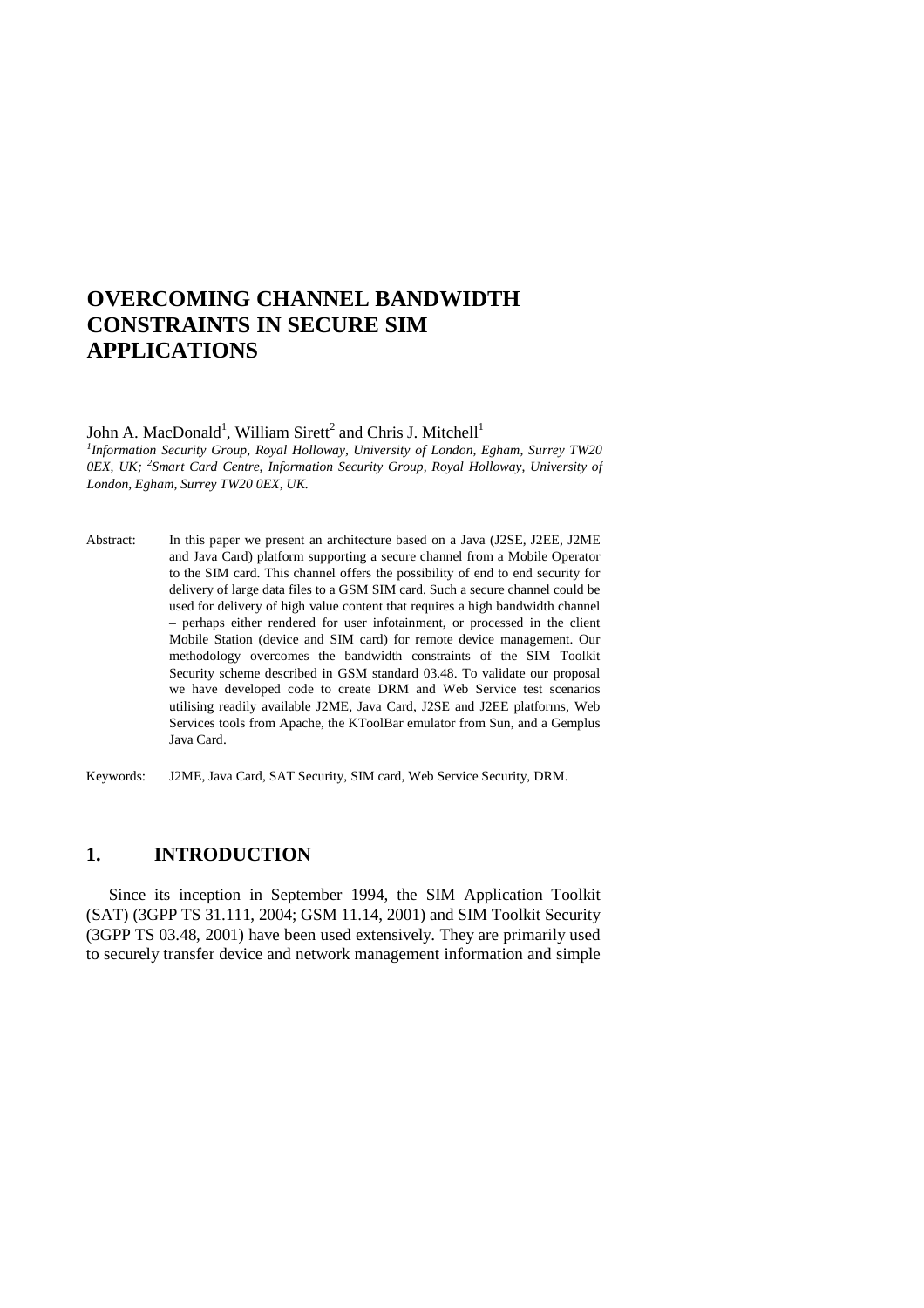user applications (such as device independent, Operator-specific, power-on menus) to the SIM card.

These two independent concepts – the SAT and GSM standard 03.48, have been a very successful marriage (Guthery and Cronin, 2002). SAT allows applications resident within the tamper proof SIM card to initiate actions, whilst GSM standard 03.48 provides security services for any SMS message. Together they have been a critical enabler of many network management and revenue generating services deployed by GSM operators worldwide.

However the availability of large capacity SIM cards and high performance 2.5G and 3G devices means that this once-successful combination is now proving to be a constraint for the following reasons:

- GSM standard 03.48 uses SMS as the transport mechanism. SMS stands for Short Message Service, and is a way of sending a maximum of 160 characters (140 bytes) to and from mobile devices. Despite the GSM standard 03.48 allowing the concatenation of up to 255 such SMS messages to increase the payload, it is reported (Guthery and Cronin, 2002) that most operators limit this to approximately 5, i.e. a maximum payload of only 700 bytes. This is due to uncertain and indeterminate device operation when receiving such a large concatenated SMS message. With 128kB Java Card devices now routinely deployed, this bandwidth limitation is equivalent to less than 1% of the capacity of current generation SIM cards.
- Although a significant innovation in 1994, the SAT instruction list comprises only 31 proactive commands. These commands provide only limited control over the user experience, e.g. PLAY TONE, DISPLAY TEXT, GET INKEY, more appropriate for the text-based devices of the mid 1990's. The devices typical of today's 2.5G and 3G market would benefit from greater application customisation capability between device and SIM card.

A secure channel capable of downloading high bandwidth, high-value data within an application framework that provides rich control over the host device could thus be advantageous. This paper proposes such a channel.

## **2. THE JAVA FRAMEWORK**

In recent years, Java enabled devices have become increasingly popular within the mobile market. Our proposal creates a high bandwidth secure channel for a Java platform, utilising Java Card (Chen, 2004) and J2ME (Topley, 2002) technologies.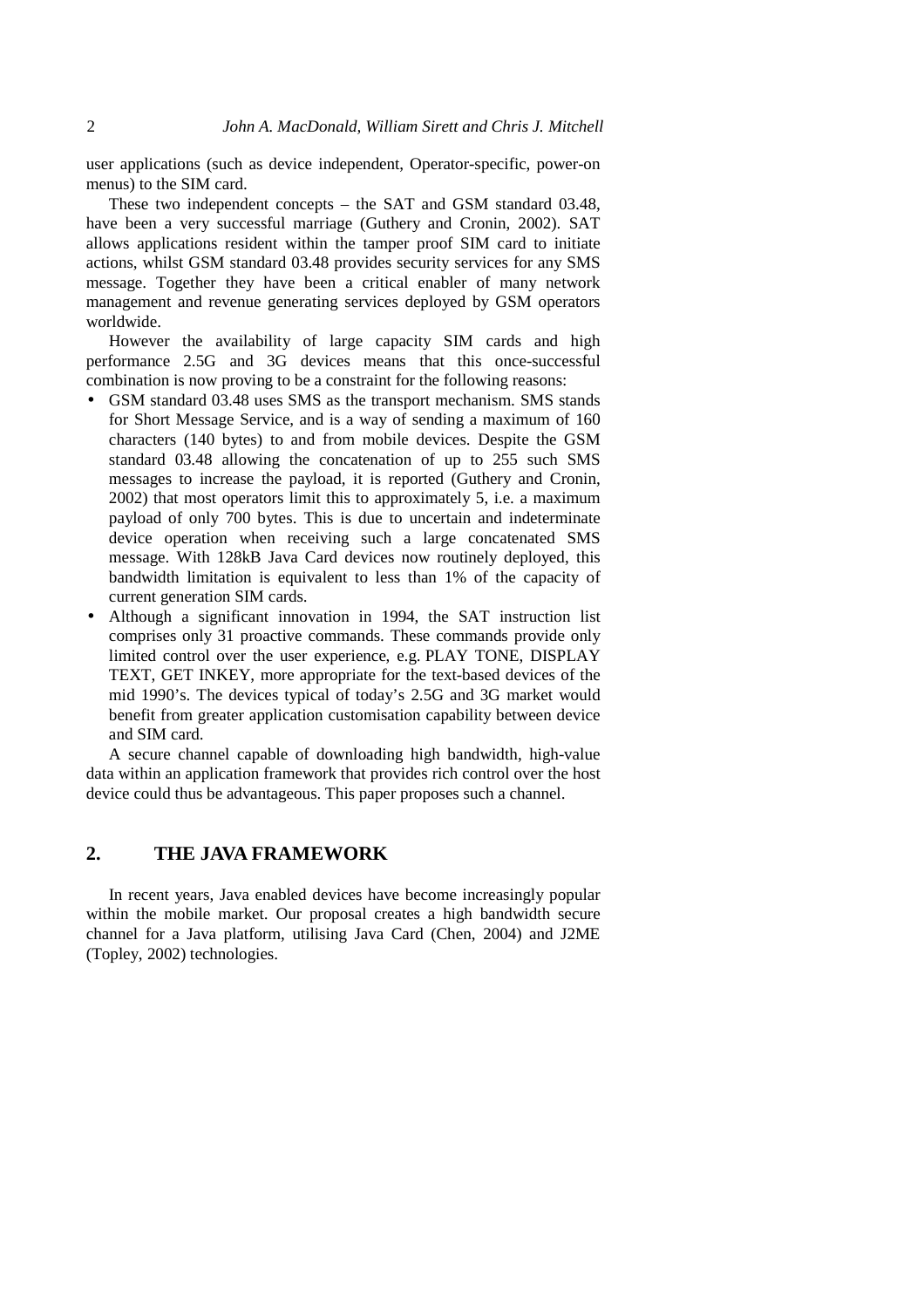In the GSM and UMTS system architectures, the Mobile Station (MS) may comprise two java components:

- the user device (often referred to as the handset). This typically comprises a Java runtime environment conforming to the J2ME Connected Limited Device Configuration (CLDC), complemented by additional classes from the Mobile Information Device Profile (MIDP). Java applications that run on MIDP compliant user devices are known as MIDlets.
- the SIM card provided by the network operator. The latest generation devices are typically UICC (3GPP TS 31.101, 2003) Java Cards where the SIM application (3GPP TS 31.102, 2003) is just one of the possible Java applications (ETSI TS 101 476, 2000) that the Java Card is capable of running. Java applications that run on Java Cards are known as Applets.

Recent work through the Java Community Process (JCP) has increased the utility of a mobile Java solution. The result of this technical innovation has been a rapid growth of complex, revenue generating, but largely funbased J2ME applications within the gaming and entertainment sector. However, although some serious business applications exist (Itani and Kayssi, 2004), the Java environment has largely been ignored by the professional business and network management community because of concerns over security.

The fundamental problem is that the MIDlet runs within the Java implementation of the user device. The user device is unlikely to be trusted by the Operator to hold network level components and functions that protect valuable network assets. This distrust is likely to get worse as devices move from traditionally closed proprietary operating systems to more open operating systems capable of performing the file manipulation required by advanced 2.5G and 3G services. Securing a J2ME application currently requires the security keys, certificates and user identities to be stored within the user device. Many institutions within the Mobile Operator and Financial Service sectors are likely to consider this to be an unacceptable security risk.

In the GSM/3GPP mobile architecture, security and trust resides in two locations, the network HLR and the Operator issued tamper-resistant SIM card. The threat model is well researched and has resulted in the security services model at the heart of the GSM and 3GPP design (Hillebrand, 2002). What is needed is a methodology to extend this trust to the MIDlet environment.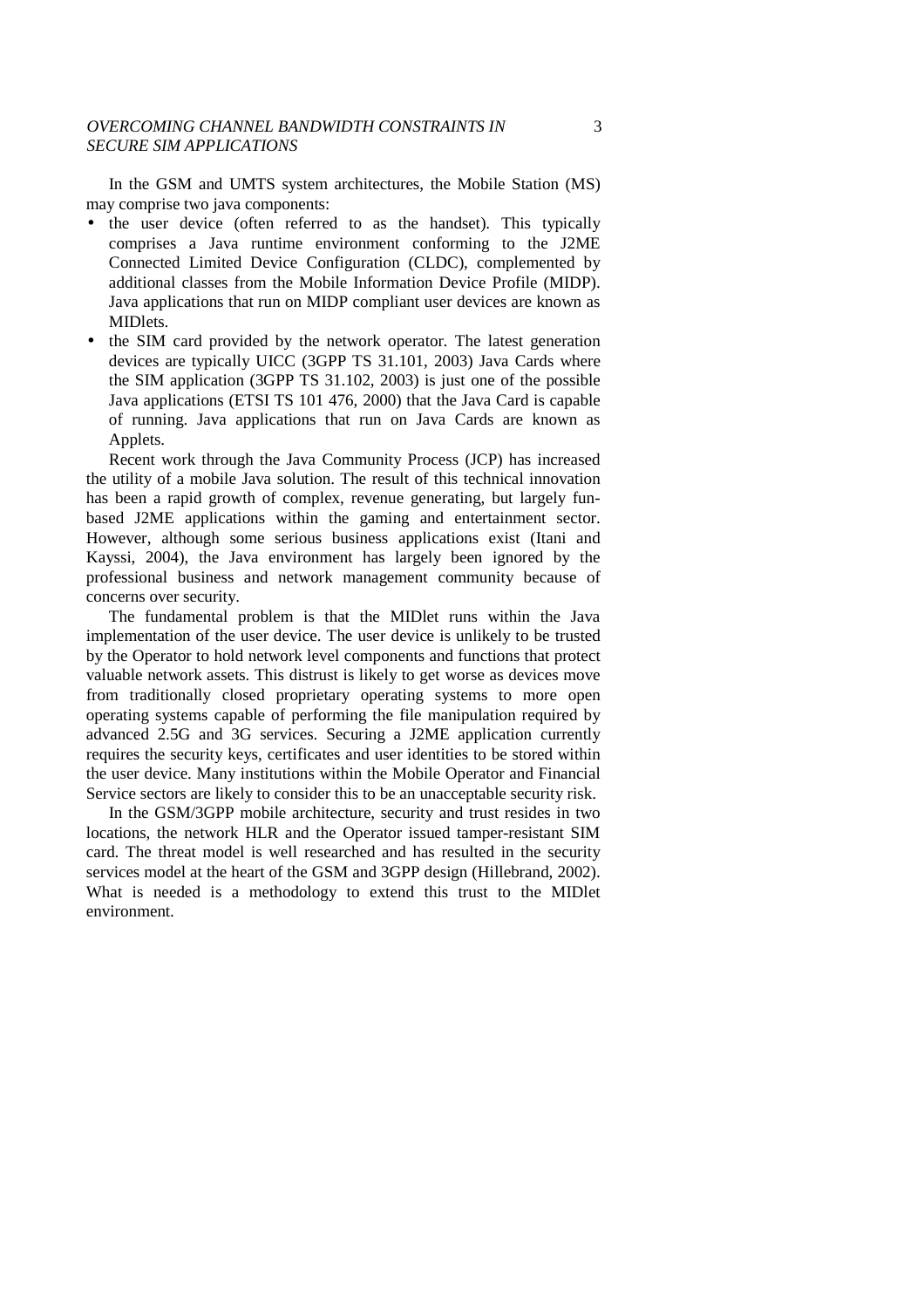## **3. THE SAT SECURITY FRAMEWORK**

Our proposal builds on the dual capabilities of SMS Security and SIM Application Toolkit (SAT). The former is defined in Security Mechanisms for SIM stage 2 (3GPP TS 03.48, 2001). It provides end to end security services for an SMS message going to or coming from the SIM card. The SAT API allows a SIM card application to be informed of events (referred to as *event download*) by the user device, and to issue commands (referred to as *proactive command*) to the user device.

We use the proactive command SET\_UP\_EVENT\_LIST to register for the SMS\_PP event. On occurrence of such an event, or when commanded by the *Protocol Identifier* of the SMS *Mandatory Header*, the received SMS is passed on to the SIM application as a compound TLV (Tag Length Value) in the data field of an ENVELOPE APDU command. The SMS's *Command Header* specifies how the payload data is secured. The SIM application's response to the ENVELOPE command is then returned to the sender in a *Response Packet*. By using this approach, and by concatenating five SMS messages, it is possible to securely deliver around 700 bytes of data from Server to SIM card, receiving a proof of delivery in acknowledgement. We use this capability to securely transfer the Operator domain certificate and long term symmetric keys necessary to establish and secure our high bandwidth channel to the SIM card.

## **4. THE PROPOSED SECURE DATA TRANSFER TECHNIQUE**

The MIDP 2.0 specification (JSR-118 JCP, 2002) introduces the concept of domains within a J2ME implementation (Block and Wagner, 2003). A Domain Protection Root Certificate controls application access to a domain. Any application within a domain enjoys a set of unique permissions and access to restricted and sensitive APIs provided by that domain. Before an application can be over the air (OTA) loaded into the Operator domain it must be digitally signed. The signature is checked against the SIM card resident root certificate and, if authorised, the application is loaded into the Operator domain of the untrusted device.

The Security and Trust Services API (JSR-177 JCP, 2004) provides an Operator domain J2ME application with the ability to access a connected trusted element (i.e. a SIM card within our scenario). Our proposal involves creating a J2ME and Java Card *Security Agent* application that is capable of implementing a secure high bandwidth channel between Server and SIM card endpoints. At no time does the J2ME application have access to any of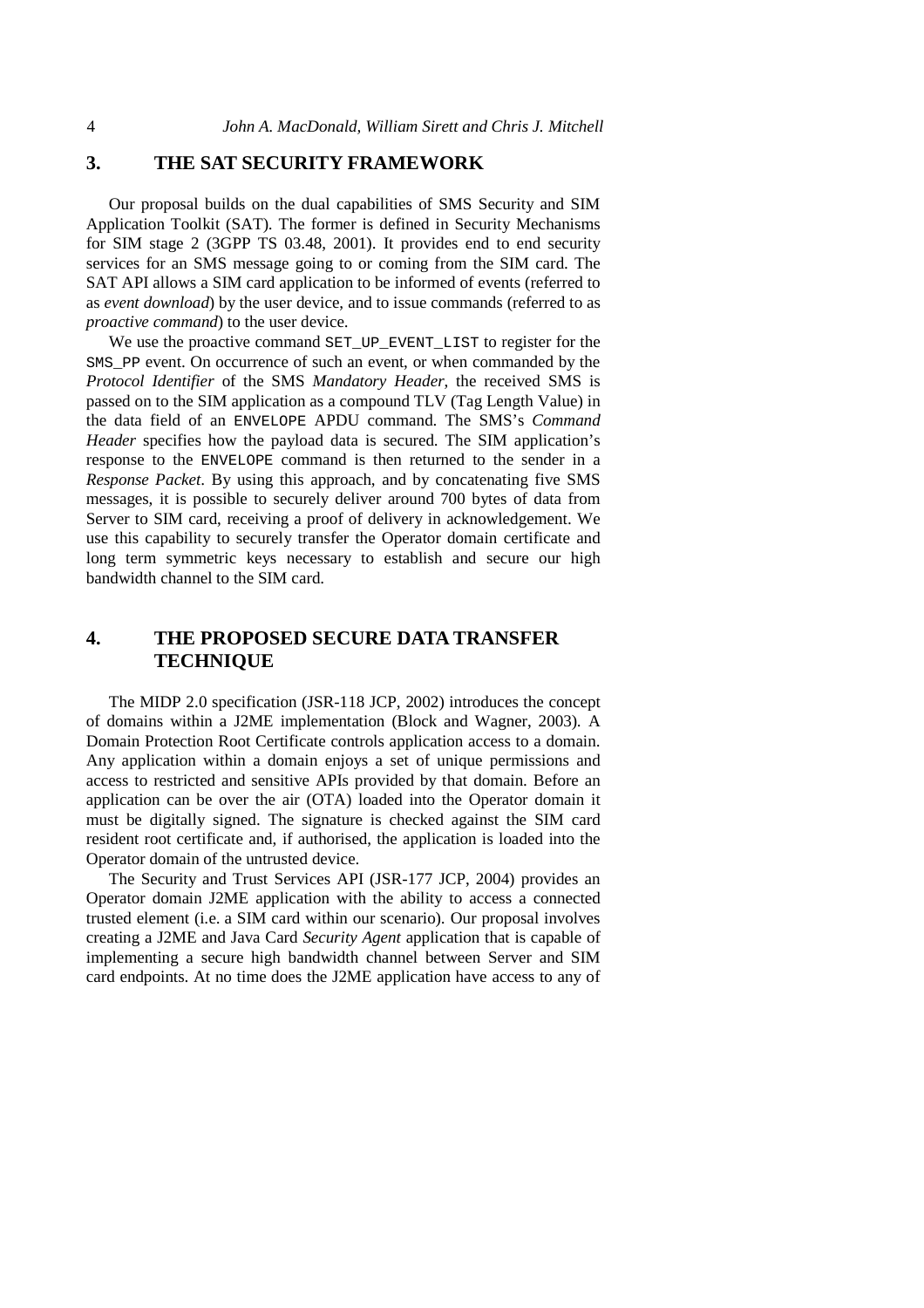the enabling cryptographic keys or functions. The bandwidth of the secure channel created by the *Security Agent* is only limited by the 2G/2.5G/3G network and the data rate resulting from the ENVELOPE APDU command.

The J2ME element of the *Security Agent* benefits from the processing power and I/O capabilities of the user device and has direct access to the results of secure SIM card computations executed by the Java Card Applet. Serious business applications such as DRM, e-commerce and securing web services can now be implemented by combining such J2ME and Java Card *Security Agent* applications. These business applications will additionally benefit from device vendor independence and potentially rapid rollout from OTA distribution and installation.

## **5. PROTOCOL**

Full details of our protocol are provided elsewhere (MacDonald et al., 2004). It uses both symmetric and asymmetric cryptographic techniques to provide the authentication, integrity and confidentiality services required to support a secure high data bandwidth channel from Server to SIM card. Our protocol has been designed on the assumption that the user device and SIM card are pre-issued and in the field. We assume that neither user device nor SIM card contain pre-installed application code to create the desired secure high bandwidth channel.

We choose to use symmetric rather than asymmetric cryptography for authentication and key agreement. Performance is critical in a mobile system and overhead must always be minimized wherever possible (Blanchard and Trask, 2002). The long term secret key  $K_{SC}$  shared by the Server and the SIM card, and used to support the secure channel to the SIM, is confidentially distributed from the Server to the SIM card endpoint with authentication and integrity services provided by GSM standard 03.48.

#### **STEP 1** *Install MIDlet into Operator Domain, and Applet into SIM*

The first step is to prepare the SIM card so that the MIDlet can be installed within the Operator domain of the J2ME device. The MExE (3GPP TS 23.057, 2003) security framework, like other specialist services and applications that use the mobile network purely as a transport mechanism, relies on signature verification before the MIDlet can be installed within the target domain. We use GSM standard 03.48 to securely transfer the Operator Domain public key certificate Cert*OP\_DOM* to the SIM card. The MExE J2ME implementation on the user device receives the signed MIDlet. Successful verification of the signature using the public key in Cert*OP\_DOM* provides data origin authentication and integrity of the MIDlet JAD and JAR files. The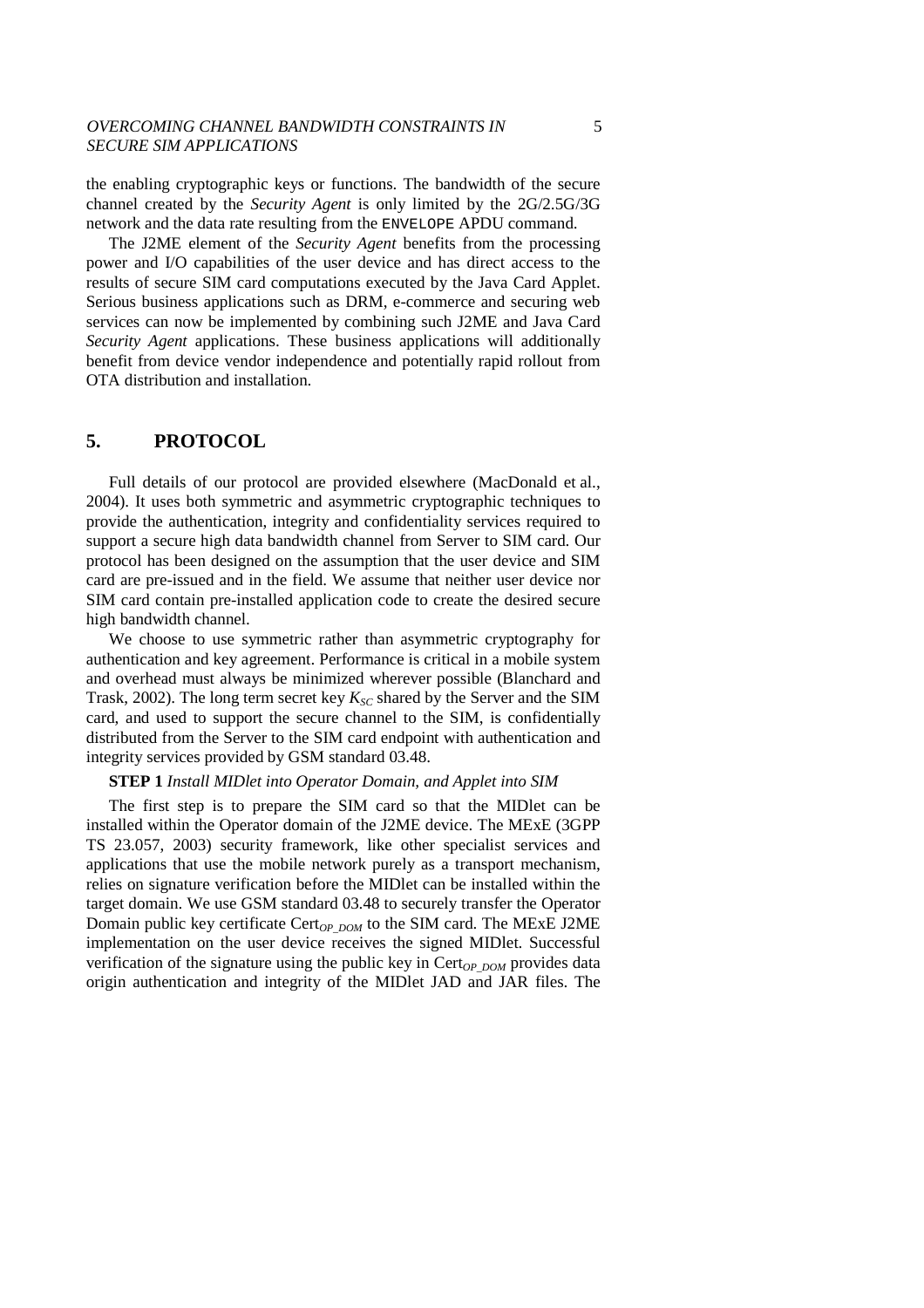*Security Agent* MIDlet is installed in the Operator domain of the user device with full JSR 177 permissions, allowing APDU commands to be issued to SIM card resident Applets. To initiate installation of the Java Card *Security Agent* Applet, the MIDlet starts an http session with the server, and supplies it with the SIM card's unique identifier. The server responds with the SIM card Applet code, integrity protected with a MAC computed using the shared secret K<sub>SC</sub>. The MIDlet *Security Agent* then transfers this data to the SIM card via the Envelope APDU command. An on-card installer application verifies the MAC and hence the origin authentication and data integrity of the Applet. If there is any discrepancy the installation process ceases; otherwise the *Security Agent* Applet is securely installed. This results in the creation of an applet instance and its registration with the Java Card runtime environment.

Note that neither MIDlet nor Applet carry any secret keys or other private data. Hence code encryption is not necessary. Integrity services to protect the MIDlet and Applet against virus insertion attack whilst in transit are required and are provided by the use of Digital Signatures and MACs respectively.

#### **STEP 2** *Perform mutual entity authentication*

At some time later, i.e. after the http session of STEP 1 has closed and both Applet and MIDlet are installed, the Operator may choose to securely download bulk data from the Server to the SIM card. Before this begins, both endpoints verify each other's identity by means of a mutual entity authentication protocol. We use a three-pass mutual authentication protocol based on MACs and nonces, as specified in ISO/IEC 9798-4 (ISO/IEC9798- 4, 1999).

#### **STEP 3** *Set up session keys to protect bulk data transfer*

Following mutual entity authentication, both Server and SIM card derive session Integrity (IK) and Confidentiality (CK) keys to provide security services to protect the bulk data transferred between Server and SIM card. Both Server and SIM card Applet will contain identical functions *f*1 and *f*2 to calculate the session cipher and integrity keys using the nonces  $r<sub>S</sub>$  and  $r<sub>C</sub>$ exchanged as part of the authentication protocol in step 2, and the long term shared secret  $K_{SC}$ , as follows:

### $CK = f1_{K_{SC}}(r_s||r_c)$  and  $IK = f2_{K_{SC}}(r_s||r_c)$ .

Once session keys have been established, the bulk data may be transferred between Server and SIM, encrypted for confidentiality with *CK* and concatenated with a MAC computed using *IK* for data origin authentication and integrity.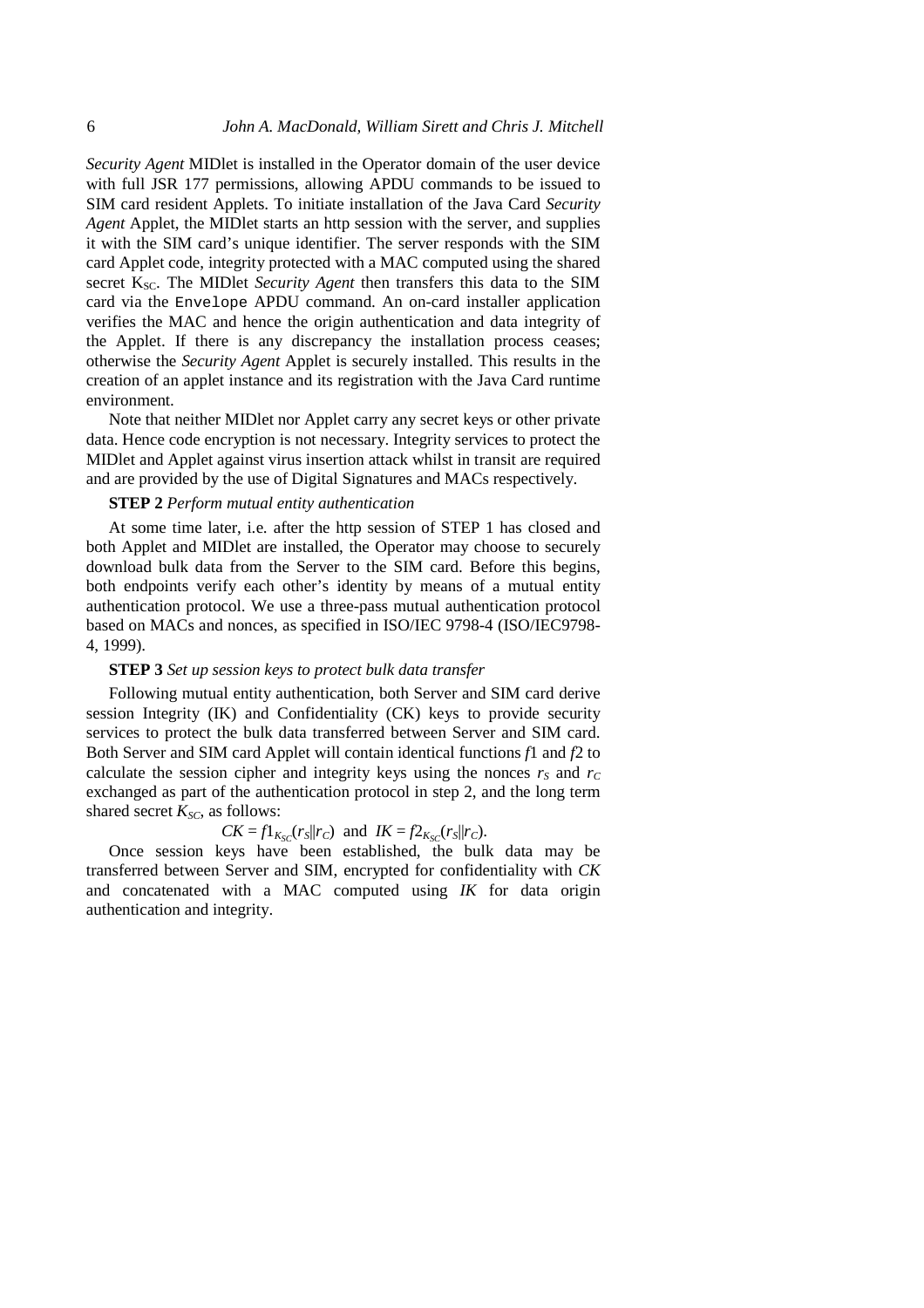## **6. PROOF OF CONCEPT PROTOTYPE IMPLEMENTATION**

To validate our proposal we have constructed the Proof of Concept model of Figure 1, based on readily available open source tools:



*Figure 1.* Proof of Concept Prototype Implementation

- A J2EE Servlet web application performs the Mobile Operator function and is packaged as a WAR file (Web Application Archive) for easy deployment on a Tomcat Apache Web Server.
- The J2ME Client is emulated by the Wireless KToolbar (Sun Microsystems, 2003) from Sun Microsystems, running our *Security Agent* MIDP 2.0 MIDlet on the reference J2ME implementation.
- The SIM card function is provided by a Gemplus GemXpresso RAD 211 Java Card with crypto package, connected to our demonstration environment via a USB card reader.
- A Web Service application communicates with the Mobile Operator function using SOAP over http. We used the jax-rpc API together with tools from Apache Axis to create the service WSDL and deploy the Web Service on a Tomcat Server.

The demonstration environment of our proof of concept model is implemented in J2SE. J2SE provides the necessary Java Swing classes for monitoring the various use case applications tested on our model. The model is designed so that each phase of a specific use case is initiated manually and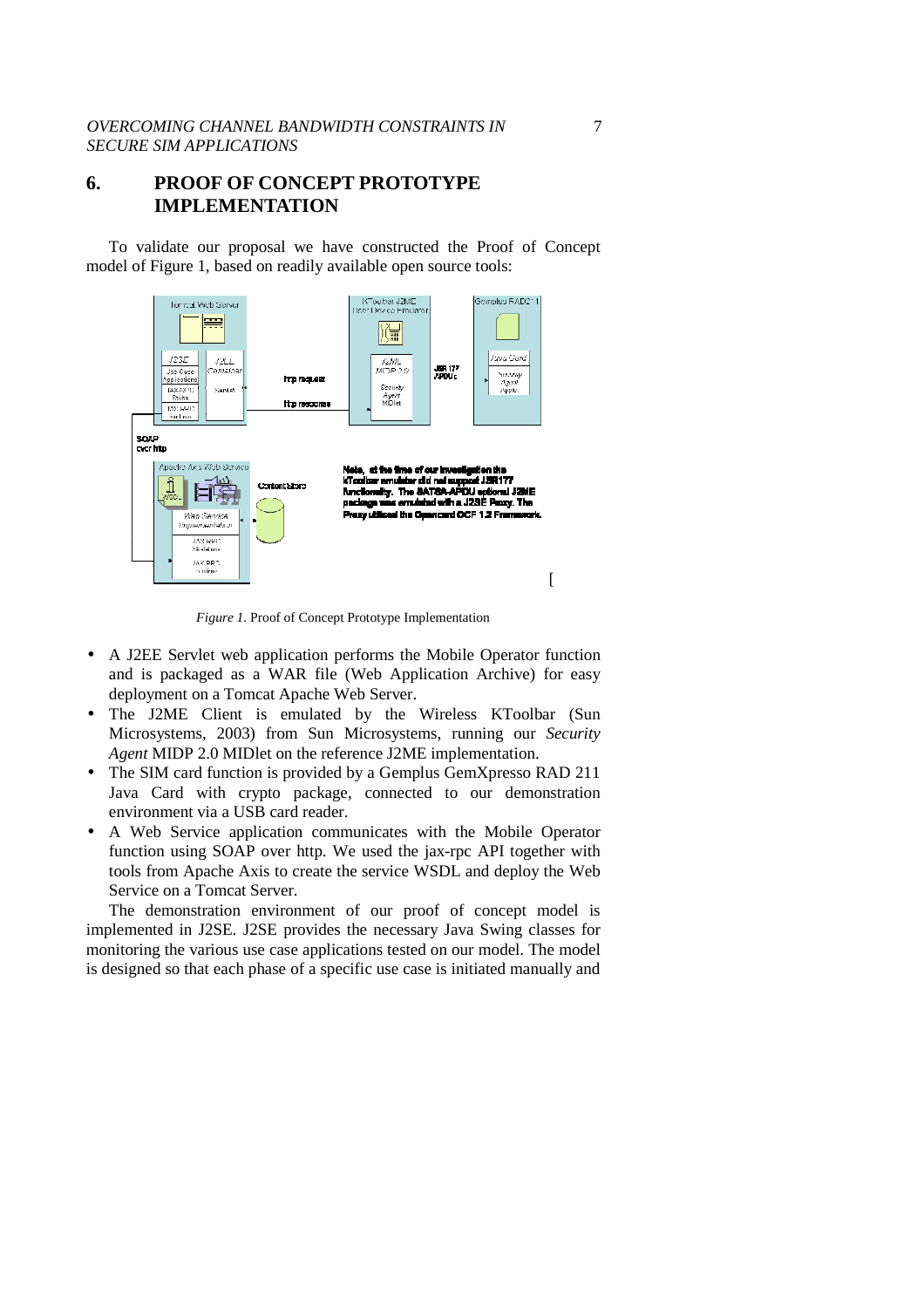monitored by visual feedback through the use of J2SE's GUI LayoutManager class and ActionListener interface.

A framework that provides a high bandwidth secure channel between Server and SIM card is a significant enabler for application deployment. For demonstration purposes we have deployed Digital Rights Management and Web Services Security platform applications onto this framework. We now review how these operations leverage the proposed high bandwidth channel and framework; full details are provided in MacDonald and Mitchell (2004a) and MacDonald and Mitchell (2004b).

### **6.1 Proof of Concept DRM Applications**

Digital Rights Management is an attempt to use technology to limit piracy and copyright violation of digital media (Litman, 2001). DRM solutions typically separate the Digital Asset from the Rights Object. Often the Asset is encrypted with a secret key. A separately delivered Rights Object includes both the secret key for decryption of the Asset and the user permissions. The user must therefore have both the Digital Asset and the Rights Object to render the digital asset. Without the Rights Object, the Digital Asset may be peer to peer distributed, and transferred from device to device.

Our framework is ideally suited to such a content centric DRM application. Typically the user device would be notified of the receipt of such an encrypted Digital Asset by the asset's MIME type. This would invoke the *Security Agent* to store the encrypted Digital Asset in the, relatively plentiful, device memory, and then securely fetch the Rights Object from the Rights Fulfilment Server. The Rights Object would be securely transferred to the SIM card via our high bandwidth channel. The Digital Asset is recoverable only by the entity that holds the Rights Object.

At some time later, upon user request, the Digital Asset would be transferred (perhaps streamed) to the SIM card for authorisation, where it is decrypted and streamed back to the device for consumption and rendering. The Rights Object, comprising the root decryption key of the Digital Asset and the current user permissions, would always reside on the secure SIM card. Such an implementation greatly reduces the network resource cost incurred by the practice of streaming each rendering instance of the Digital Asset over the WAN 2.5G and 3G network.

## **6.2 Proof of Concept Web Services Security Application**

Our framework can be extended to provide a mobile Operator endorsed authentication and payment platform for web services. For this vertical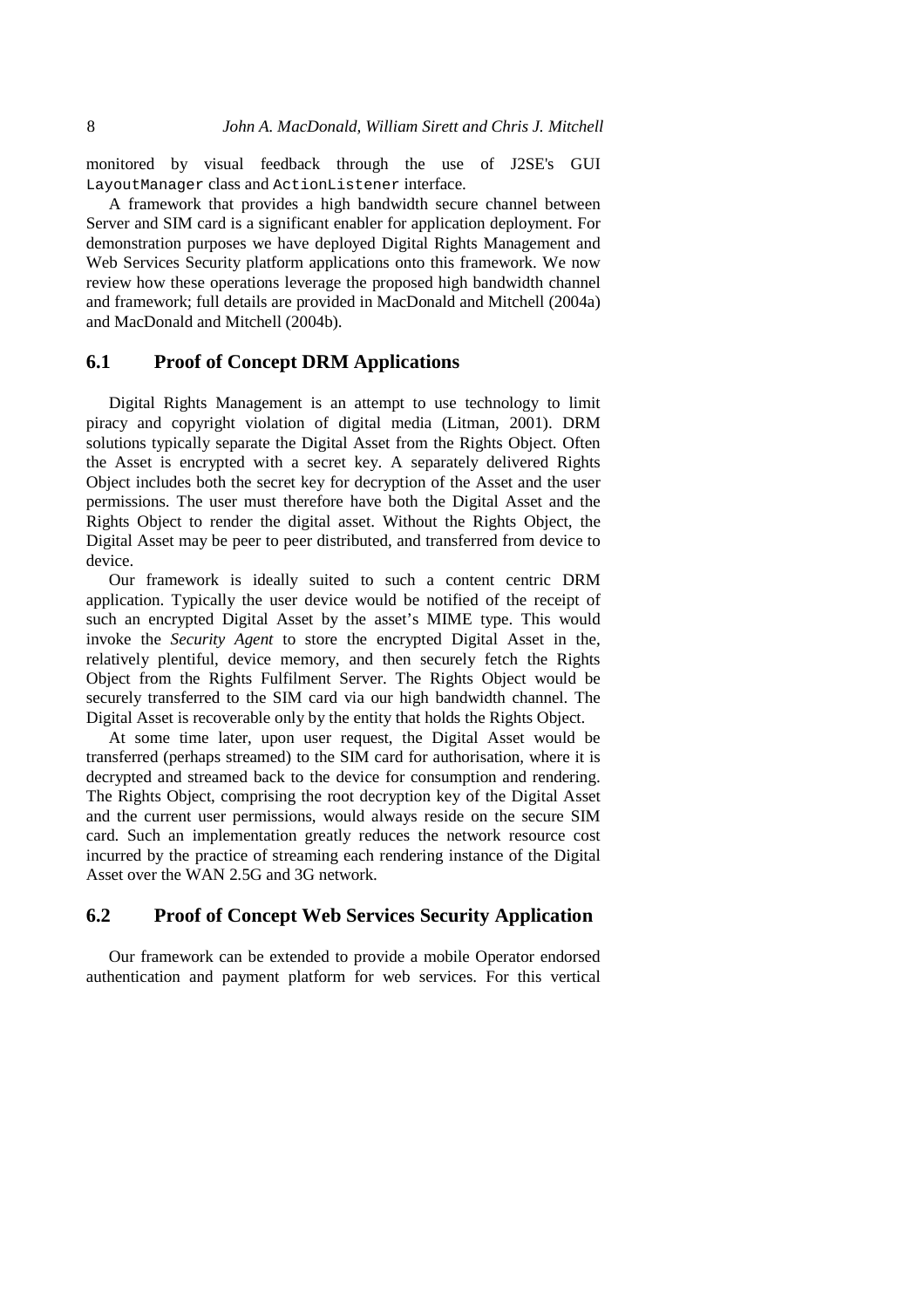application the Server Servlet also provides the stub to the remote *Web Service* which is packaged as a WAR file and deployed on the Tomcat Server. Described by its WSDL we use the JAX-RPC API from Apache Axis to create the stubs to the service interface. Communication between Servlet and Web Service is according to the SOAP protocol using http as the transport mechanism.

In this application a high level user discovery process is provided by the J2ME *Security Agent*. User service selection initiates the mutual authentication step concluding with the creation of the high bandwidth secure channel between Server and SIM card. The Server may now issue an authentication token followed by an authenticated payment token when the user decides to consume the service. The authenticated payment token is exchanged for the web service, and the content associated with the service provided to the Server using SOAP over http. The service content may now be securely transferred to the SIM card via the high bandwidth J2ME and JavaCard *Security Agent* channel. This implementation provides:

- the user with a high level service discovery interface plus anonymity from Web Service providers;
- the Mobile Operator with a pivotal role and revenue generating opportunity in the provision of a web services security and payment platform;
- the Content Provider with a secure, scaleable distribution channel.

Note that, whilst it is possible to use the J2ME and Java Card *Security Agent* to create a secure high bandwidth channel, it may not be desirable to use these entities for service rendering and consumption. Extending connectivity to the personal area network of the J2ME device is particularly straightforward given the availability of the SAT OPEN CHANNEL proactive command.

## **7. CONCLUSION**

In this paper we have introduced a novel approach to securely transfer large data files from an application server to the mobile device SIM card. Our approach is based on a Java solution and overcomes a potential bandwidth restriction of the current GSM standard 03.48 and SAT Security process. We present a protocol and methodology that allows the secure channel to be created on capable, but unprepared, devices and SIM cards that are already issued. We have modelled our proposed solution and protocol using open source tools and indicate how it can be extended to apply to future application implementations such as DRM and Web Services.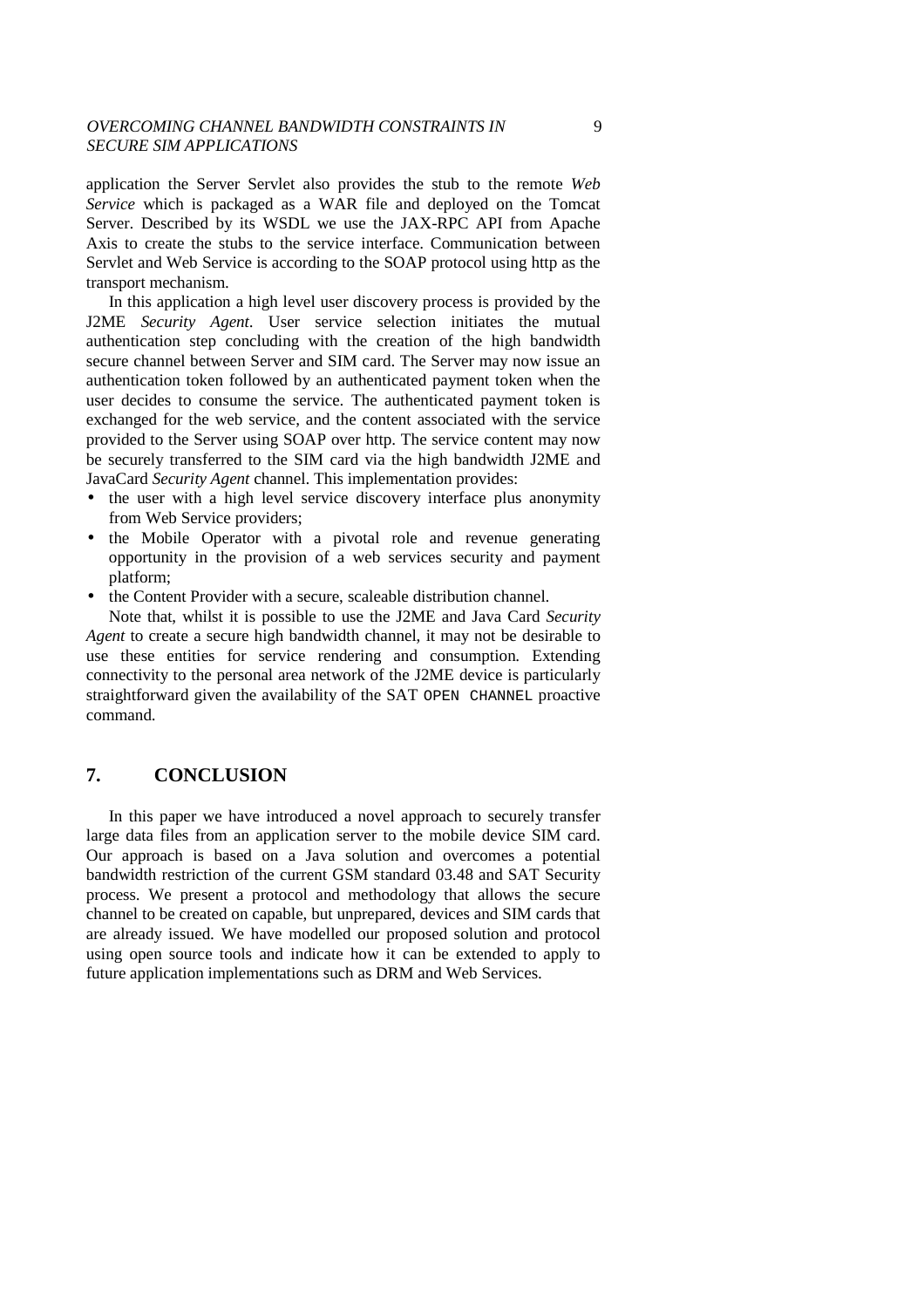## **ACKNOWLEDGEMENTS**

The work of the first author was funded by Telefonica Móviles, España, S.A.U., Pza. de la Independencia, Madrid, Spain. The work of the second author was funded by the Smart Card Centre, Royal Holloway, University of London. This support is gratefully acknowledged.

### **REFERENCES**

- 3GPP TS 03.48 (2001). *Technical Specification Group Terminals; Security Mechanisms for the SIM application toolkit; stage 2*. http://www.3gpp.org.
- 3GPP TS 23.057 (2003). *Technical Specification Group Terminals; Mobile Execution Environment (MExE); Functional description; Stage 2*. http://www.3gpp.org.
- 3GPP TS 31.101 (2003). *Technical Specification Group Terminals; UICC-terminal interface; Physical and logical characteristics*. http://www.3gpp.org.
- 3GPP TS 31.102 (2003). *Technical Specification Group Terminals; Characteristics of the USIM application*. http://www.3gpp.org.
- 3GPP TS 31.111 (2004). *Technical Specification Group Terminals; USIM Application Toolkit(USAT)*. http://www.3gpp.org.
- Blanchard, C. W. and Trask, N. (2002). Wireless security. In Temple, R. and Regnault, J., editors, *Internet and Wireless Security*, number 4 in BT Exact Communications Technology Series, chapter 9, pages 146-170. IEE, London.
- Block, C. and Wagner, A. C. (2003). *MIDP 2.0 Style Guide*. Addison-Wesley, London.
- Chen, Z. (2004). *Java Card Technology for Smart Cards*. Addison-Wesley, London.
- ETSI TS 101 476 (2000). *Digital cellular telecommunication system (Phase 2+); Subscriber Identity Module Application Programming Interface (SIM API); SIM API for Java Card; Stage 2 (GSM 03.19)*. ETSI, http://www.etsi.org.
- GSM 11.14 (2001). *Digital cellular telecommunications system (Phase 2+); Specification of the SIM Application Toolkit for the Subscriber Identity Module-Mobile Equipment (SIM-ME) interface*. ETSI, http://www.etsi.org.
- Guthery, S. B. and Cronin, M. J. (2002). *Mobile Application Development with SMS & the SIM Toolkit*. McGraw-Hill.
- Hillebrand, F. (2002). *GSM and UMTS: The creation of global mobile communications*. John Wiley & Sons, Ltd.
- ISO/IEC 9798-4 (1999). *Information technology Security techniques Entity authentication – Part 4: Mechanisms using a cryptographic check function*. International Organization for Standardization, http://www.iso.org, 2nd edition.
- Itani, W. and Kayssi, A. (2004). J2ME application-layer end-to-end security for m-commerce. *Journal of Network & Computer Applications*, 27:13-32.
- JSR-118 JCP (2002). *Mobile Information Device Profile, v2.0 (JSR-118)*. Sun Microsystems, http://java.sun.com.
- JSR-177 JCP (2004). *Security & Trust Services API (SATSA) (JSR-177)*. Sun Microsystems, http://java.sun.com.
- Litman, J. (2001). *Digital Copyright*. Prometheus Books, New York.
- MacDonald, J. A. and Mitchell, C. J. (2004a). Content centric DRM for mobile vertical market. Information Security Group, Royal Holloway, University of London – Internal paper.